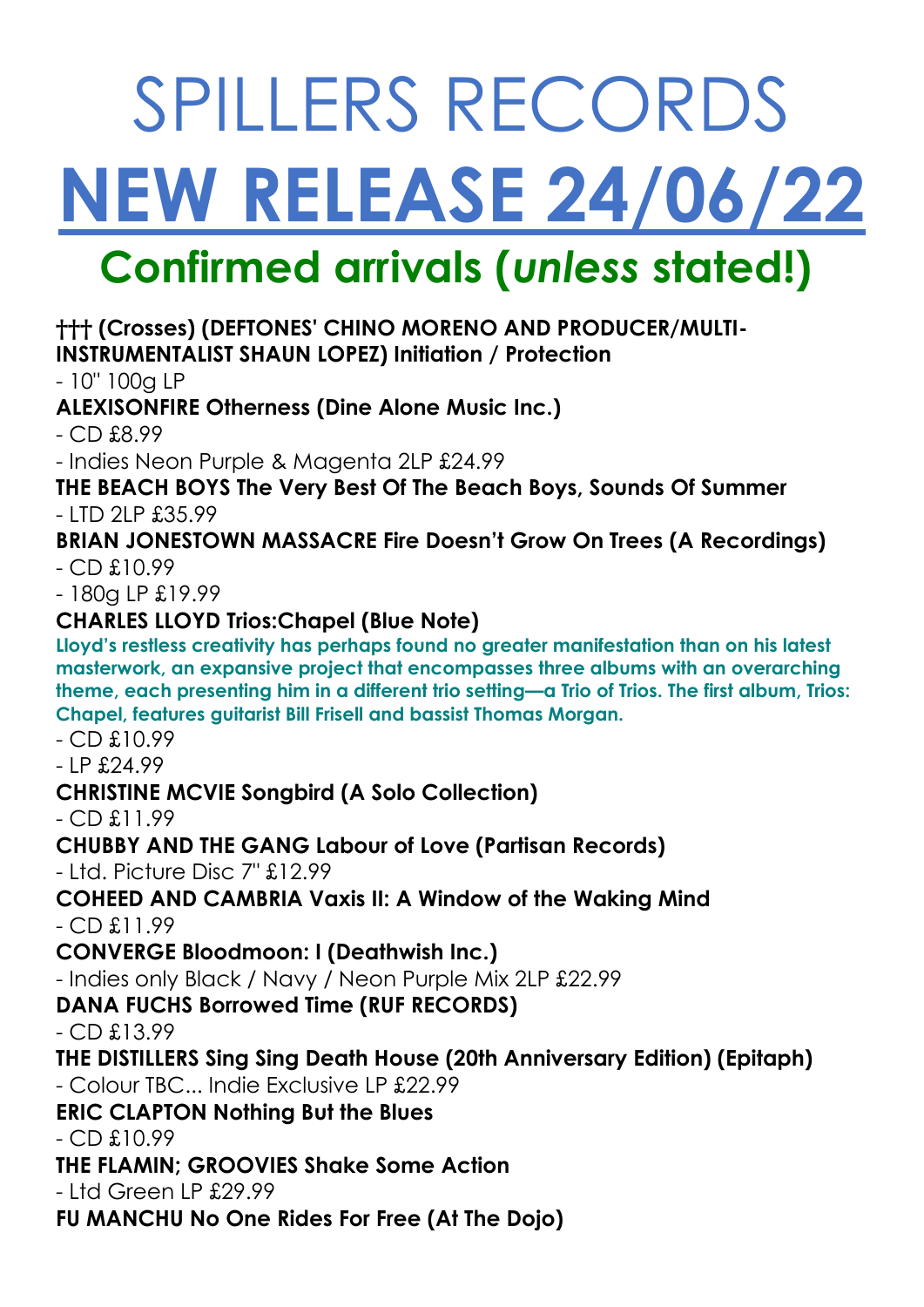**The fourth release in Fu Manchu's 30th Anniversary vinyl reissue series, No One Rides For Free, is a new vinyl specific remaster of the band's debut album. These songs are the only recordings of the band's line-up of Scott Hill (vocals/guitar), Mark Abshire (bass), Eddie Glass (guitar) and Ruben Romano (drums)**

- LP £21.99

#### **HATIS NOIT Aura**

- Ltd Dinked LP - Turquoise / Numbered + Print + MP3 £22.99

#### **HOLLIE COOK Happy Hour (Merge Records)**

**Hollie dares to invite listeners into her true personality through these alluring songs, which she co-produced with her General Roots band members Ben Mckone and Luke Allwood, and executive producer Youth.**

- CD £10.99

- Ltd. Pink + Orange LP + MP3 £21.99

#### **JACK JOHNSON Meet The Moonlight**

 $-$  CD  $£10.99$ 

- LTD Sea Blue LP due 15/7/22 £31.99

#### **JOAN SHELLEY The Spur (No Quarter)**

**James Elkington serves as co-producer (alongside Shelley) and the album features collaborations with Bill Callahan, Meg Baird and the British novelist Max Porter along with Shelley's musical partner and husband Nathan Salsburg.**

 $-$  CD  $£11.99$ 

- Clear LP £25.99

#### **KANYE WEST Donda**

**Feat. guest vocals from the Sunday Service Choir, Jay-Z, Playboi Carti, Lil Baby, the Weeknd, Vory, Kid Cudi, DaBaby, Baby Keem, and Marilyn Manson, among various others; vocals from Chris Brown were also included prior to the album being updated. West, BoogzDaBeast, Dem Jointz, Mike Dean, and Ojivolta primarily helmed its production.**

- LTD 4LP £ 52.99

**KING GIZZARD & THE LIZARD WIZARD Quarters (Heavenly Recordings)**  - Audiophile 2LP £25.99

#### **LONDON ODENSE ENSEMBLE Jaiyede Sessions vol. 1 (El Paraiso)**

**Two of the finest exponents of the London jazz scene, Tamar Osborn and Al MacSween, join forces with members of the celebrated Danish psychedelic underground - Jonas Munk, Jakob Skøtt and Martin Rude – to create a heady sonic brew. On this first volume of material there's everything one could hope for in such a collaboration: sonically it summons the free flowing euphoria of Alice Coltrane and Pharoah Sanders' work in the late 1960s and early 1970s. But there's also a focus on rhythmic energy and vitality that calls to mind the grooviest krautrock or electric period Miles Davis, as well as a healthy dose of electronic experiments.**

- CD £11.99

- LP £21.99

#### **LUKE COMBS Growin' Up**

 $-$  CD  $£10.99$ 

- LP date TBC - get in touch if you'd like to keep updated on this one

#### **LYKKE LI EYEYE**

- CD £10.99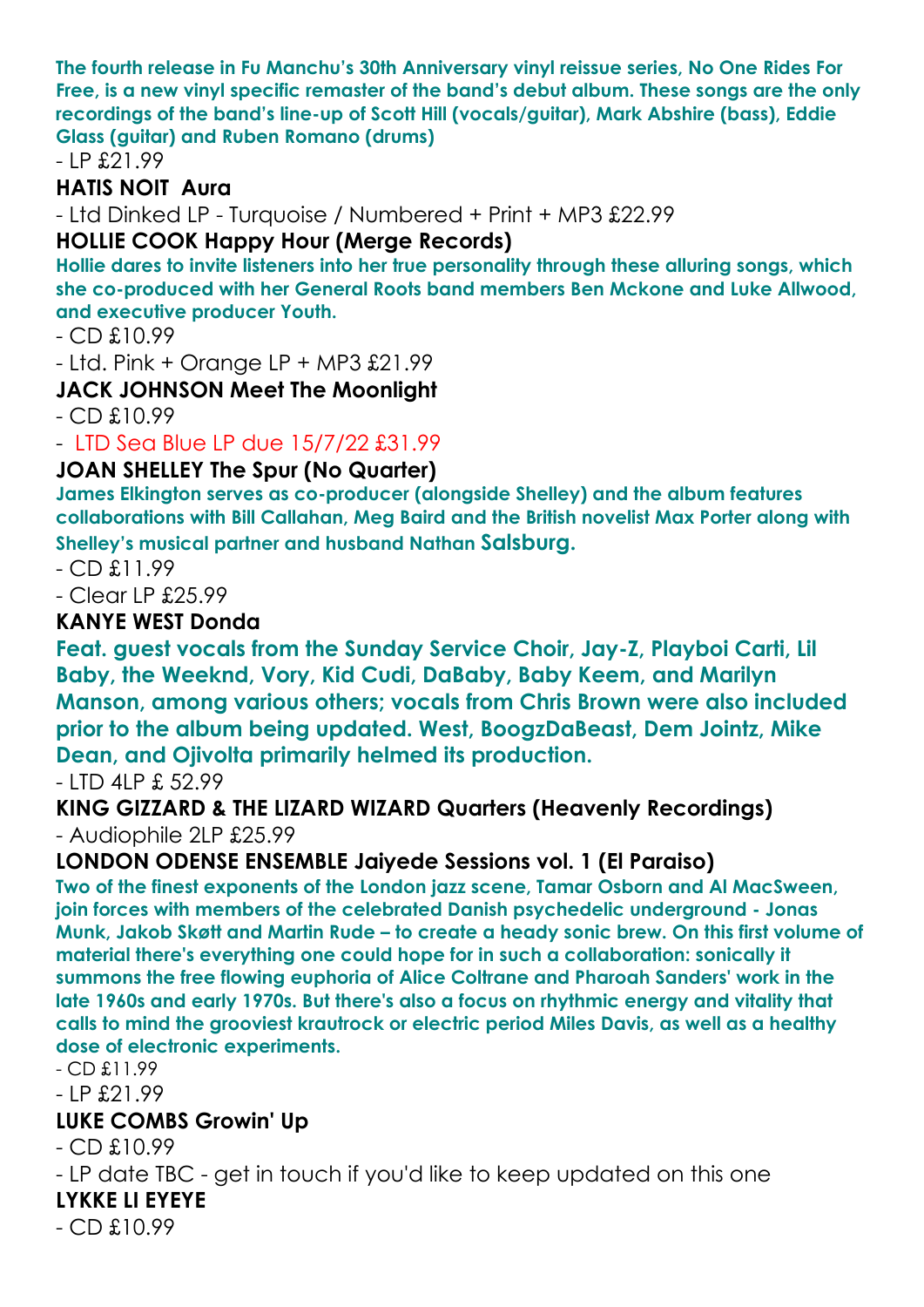#### - LP due 9/12/22 £22.99

#### **MACHINE GUN KELLY mainstream sellout**

- Ltd. Opaque Grey LP £24.99

#### **MADNESS Mad Not Mad**

 $-$  LP  $£19.99$ 

#### **MARTIN COURTNEY (Real Estate) Magic Sign (Domino Records)**

- CD £10.99

- Indies Opaque violet LP £23.99

#### **MASTER MUSICIANS OF JAJOUKA LED BY BACHIR ATTAR Jajouka Between The Mountains (Real World)**

**Myth and legend swirl around The Master Musicians of Jajouka, an all-male troupe of Sufi musicians from a village in the Rif Mountains of northern Morocco, and the custodians of a culture with roots in ancient Persia. Passed down through generations of the same family, the Attars, their trance music is as complex and melodic as it is spiritual and healing. Delivered on instruments including lira (flute), gaita (oboe), guimbri (bass lute) and drums beaten with hands and sticks, it is intensively practised and often played all night. Recorded at Real World Studios in 1995, this CD/LP reissue features brand new cover art.** 

**First time on vinyl. Part of the reissue series Africa Sessions at Real World.**

- CD £10.99

- Orange LP £21.99

#### **MF DOOM Operation Doomsday (Silver 2012 Sleeve)**

 $-$  2LP £28.99

#### **MF DOOM Operation Doomsday (Alt. MC Sleeve)**

- 2LP + Poster £31.99

#### **MUNA Muna**

- CD £10.99 / Ltd. Green LP £21.99

#### **MY BLOODY VALENTINE Isn't Anything (Domino Records)**

- Indies Excl. Deluxe LP + Prints £29.99

#### **NERINA PALLOT I Don't Know What I'm Doing**

 $-$  CD  $£10.99$ 

#### **NEW LIFE TRIO (Steve Reid, David Wertman, and Brandon Ross) Visions Of The Third Eye (Finders Keepers Records)**

**A string trio of Wertman, Ross and violinist Terry Jenoure was set to record, but Jenoure dropped out just prior to the date. This led Wertman to call his friend Steve Reid to come join the two at the Tin Pan Hollow Studios in Vermont to record what would become 'Visions Of The Third Eye' on December 6, 1978. Originally conceived as an all-acoustic date, the recording would morph slightly when Ross added electric guitar muscle on a number of pieces. Reid would then take the helm and release the recording in 1980, giving a very auspicious birth to what has now become a classic spiritual jazz recording.** - LP £23.99

#### **POLIÇA Madness (Memphis Industries)**

- CD £10.99
- Indies Excl. Yellow LP £21.99

#### **PORCUPINE TREE CLOSURE/CONTINUATION**

- CD £12.99
- RETAIL EXCLUSIVE. 180g White 2LP £25.99